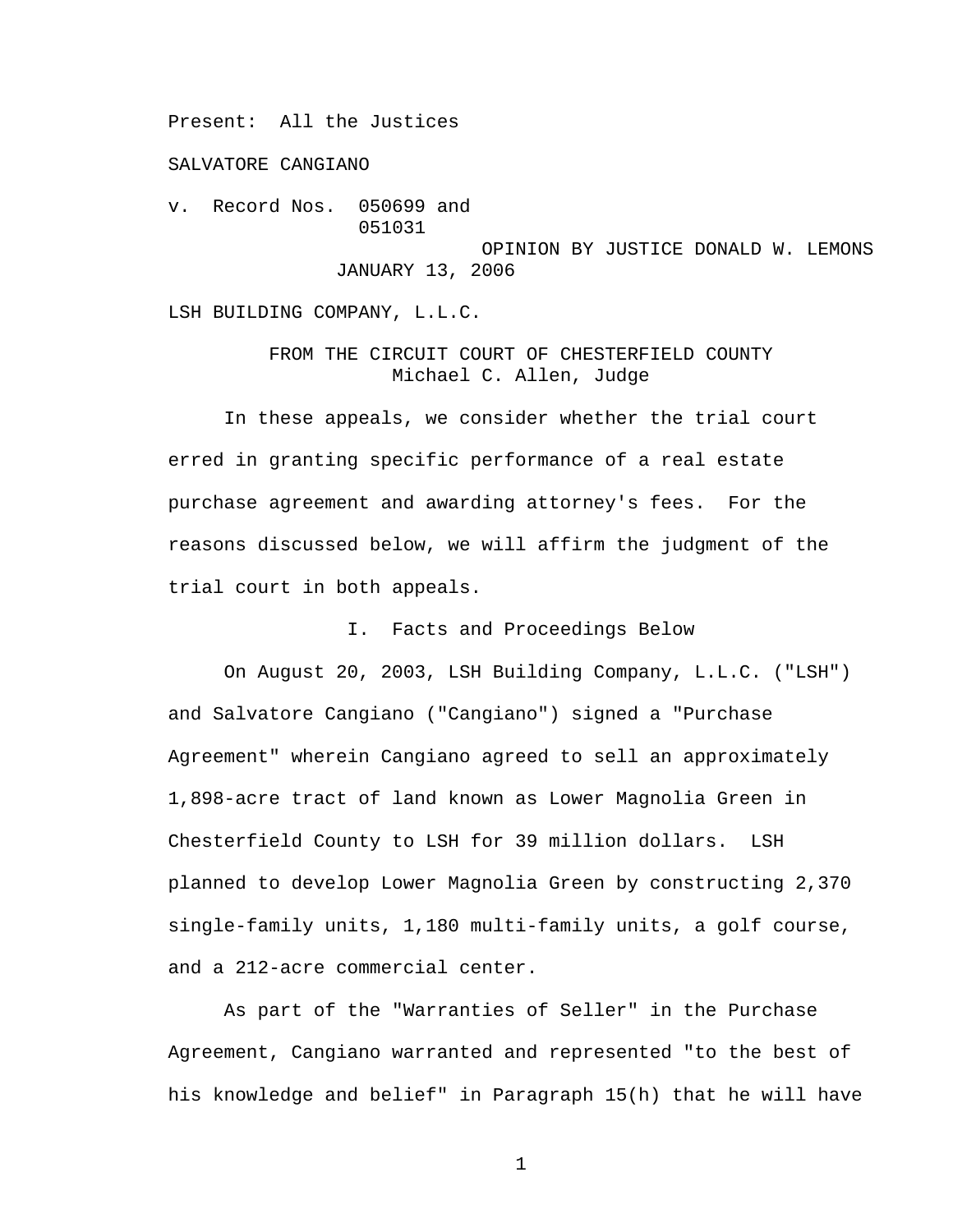purchased/settled on all additional land and easements required for all offsite utilities, road widenings, turn lanes and any other offsite improvements required of this project. All land and easements to be transferred to [LSH] at 'settlement.'

In the event of default by Cangiano, Cangiano agreed in Paragraph 18 of the Purchase Agreement that

[LSH] shall be entitled to all remedies available to [LSH] at law or in equity, including specific performance, all of such remedies shall be cumulative and not exclusive of each other. Further[,] in the event of default hereunder, the defaulting party shall be liable for all costs incurred by the nondefaulting party in enforcing this Agreement through court action or otherwise, including a reasonable attorney's fee.

 After entering into the Purchase Agreement, a dispute arose between Cangiano and LSH concerning the number of easements Cangiano was required to acquire and convey to LSH pursuant to Cangiano's "Warranties of Seller." Cangiano contended that he agreed only to acquire and convey easements necessary for the development of an initial phase consisting of 200 lots. Cangiano then informed LSH that he was declaring their agreement null and void because LSH failed to provide, pursuant to Paragraph 16 of the Purchase Agreement, "proof of ability to perform financing."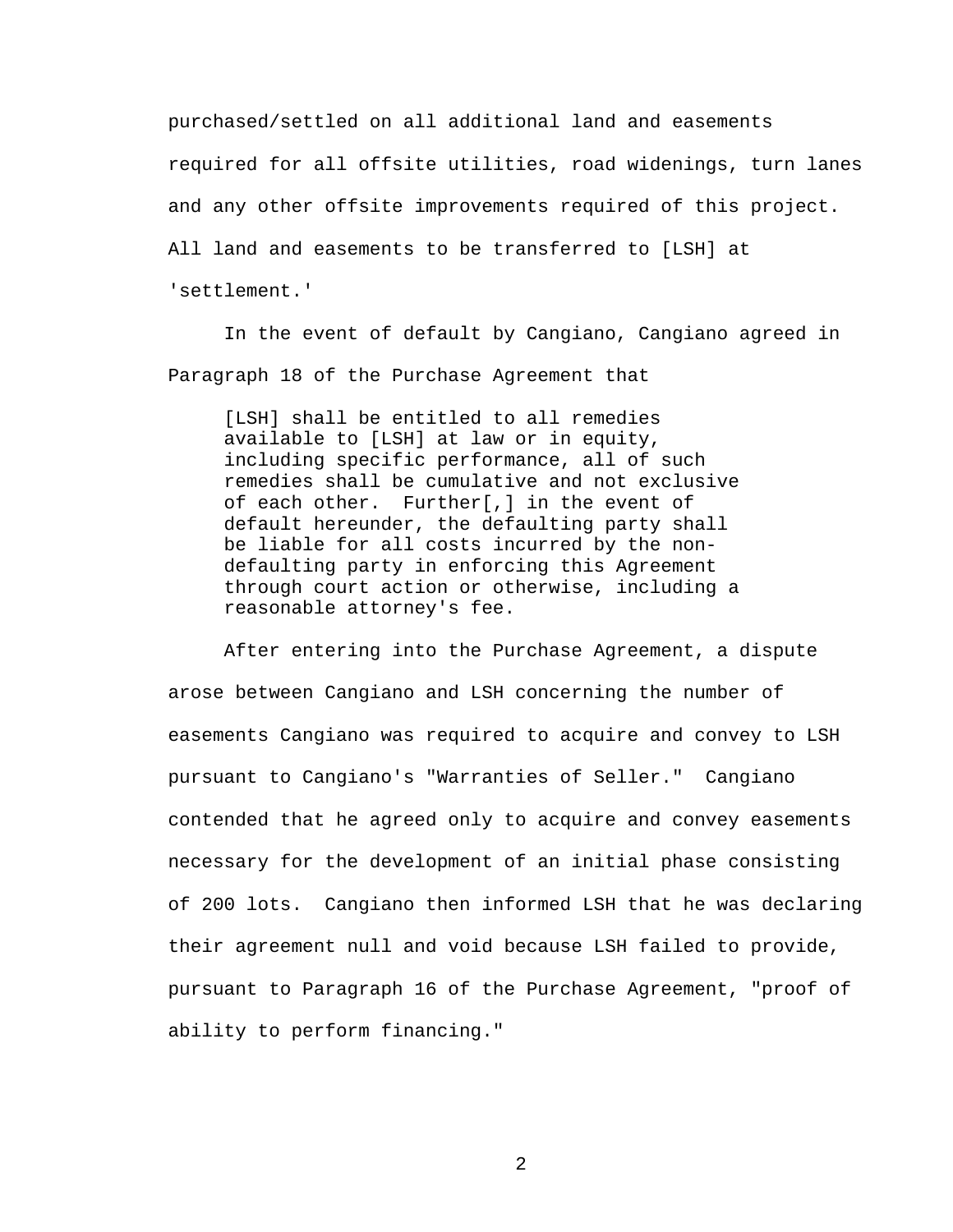LSH filed a bill of complaint seeking declaratory judgment, specific performance, damages resulting from breach of contract, and attorney's fees and costs pursuant to Paragraph 18 of the Purchase Agreement. Prior to trial, LSH withdrew its claim for breach of contract and the case proceeded on LSH's claims for declaratory judgment, specific performance, and attorney's fees and costs. The parties agreed, and obtained the approval of the trial court, to bifurcate the issues and try LSH's claims for declaratory judgment and specific performance, and then try LSH's claims for attorney's fees and costs post-trial, if necessary. See Lee v. Mulford, 269 Va. 562, 567-68, 611 S.E.2d 349, 352 (2005).

 During its opening statement to the trial court, LSH framed the issues before the trial court as follows:

We believe the evidence will show that LSH is entitled to a declaratory judgment, that the contract is in full force and effect, and that Mr. Cangiano is obligated to perform his obligations under the contract, including his obligation to not only convey the property, but to convey additional property and easements, if necessary, for the development of the property. LSH is also entitled, we submit, to a decree of specific performance requiring Mr. Cangiano to specifically perform his obligations.

During Cangiano's opening statement to the trial court, he maintained that LSH failed to provide proof of financing, and raised for the first time his contention that the Purchase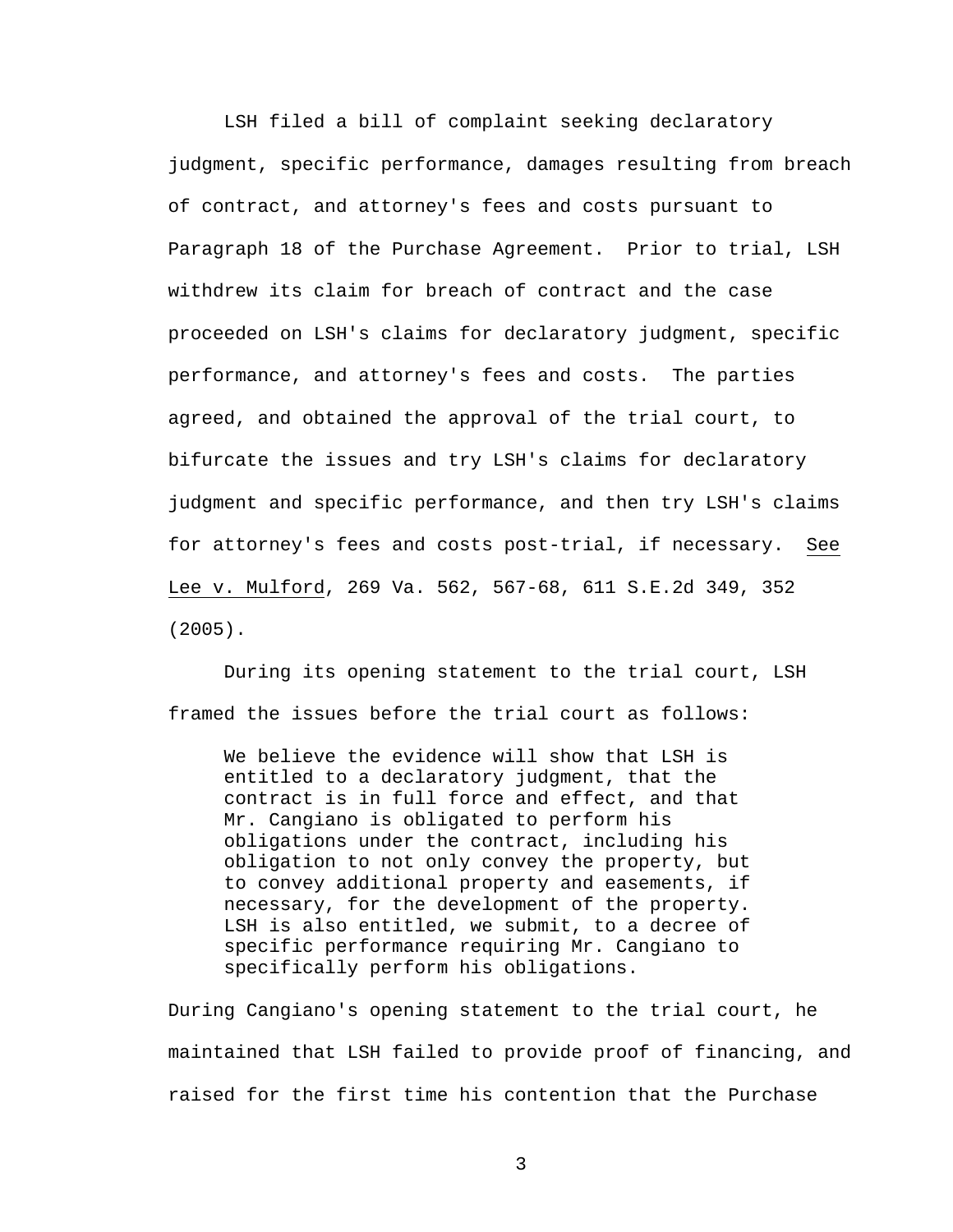Agreement was unenforceable because there was neither a meeting of the minds nor an offer and acceptance:

And I believe not only is the contract void, it never really was in fruition, but there was never a meeting of the minds; there was never a true offer and acceptance because of the difference of the attachments with this contract; and that the contract should fail, and that the [parties] should go their own ways.

LSH objected to this change in position and argued that Cangiano had conceded that the Purchase Agreement was valid in Cangiano's answer and interrogatory responses.

After the presentation of evidence, LSH restated its request for declaratory judgment and specific performance. Cangiano responded:

So for all of those reasons, I don't believe this contract can stand. I believe that we are in equity here. They are asking for specific performance. I honestly don't know, if the Court feels this contract should be specifically performed, how many years it is going to take to get these easements and if they are going to be happy with the easements because . . . it's a changing situation.

Continuing, Cangiano concluded, "So for those reasons, I would ask that this contract be held to be unenforceable . . . . And I would ask that the plaintiff not be granted their relief . . . ."

 In announcing its ruling, the trial court held that Cangiano was bound by his statements in his answer and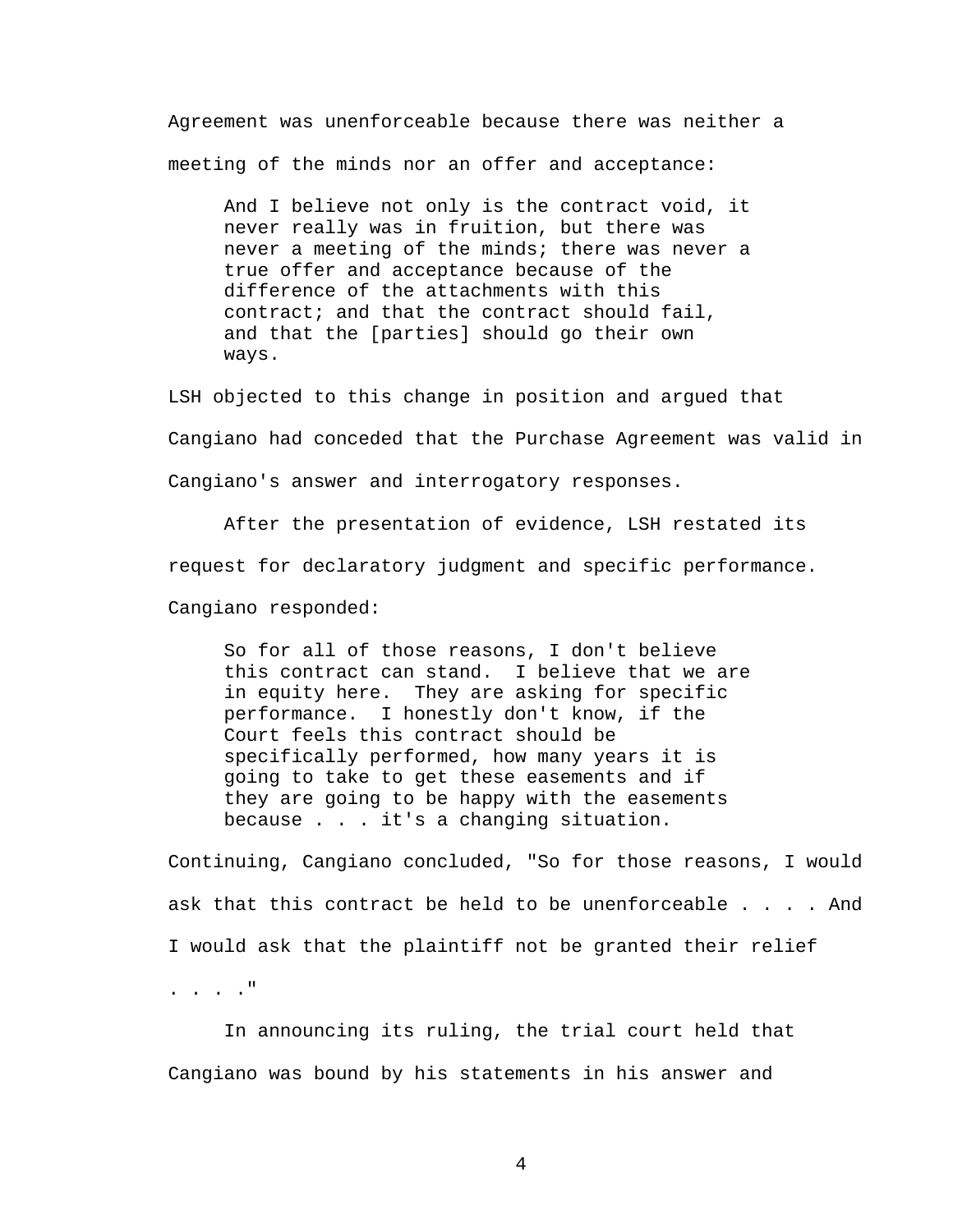interrogatory responses that the Purchase Agreement was a valid contract. The trial court then held that the Purchase Agreement was unambiguous and granted declaratory judgment in favor of LSH and decreed specific performance. The trial court stated: "The Court's decision grants complete relief to the plaintiff as requested in the bill of complaint  $\ldots$ ."

The trial court instructed the attorneys for LSH to prepare the final decree and circulate it to the attorney for Cangiano. Subsequently, Cangiano obtained new counsel. Prior to the post-trial hearing on attorney's fees, a dispute arose concerning the wording of the final decree. Cangiano objected to the language employed by LSH in the draft version of the final decree, contending for the first time in the course of the litigation that LSH sought to have the trial court order Cangiano to perform "the impossible." Cangiano asked the trial court, referring to the language used in Paragraph 15(h) of the Purchase Agreement, to require him only to use his "best efforts" to obtain the additional easements. While LSH agreed to the insertion of Cangiano's "best efforts" language in the final decree, LSH objected to Cangiano's attempt to raise, for the first time and after the conclusion of the trial, the defense of impossibility. At the conclusion of the hearing, the trial court took the matter under advisement.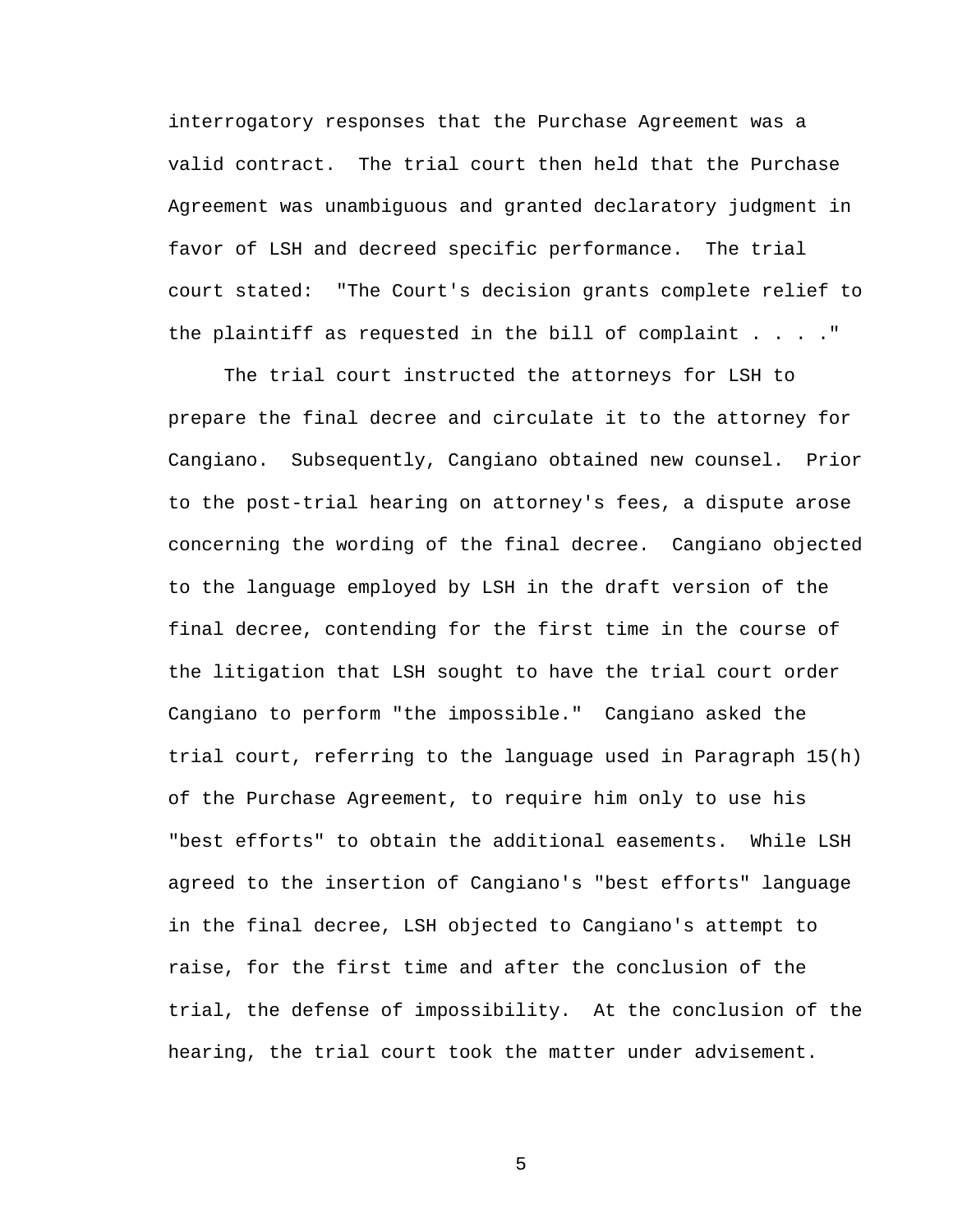Upon further consideration of the briefs submitted by the parties, the trial court entered its final decree granting LSH's request for declaratory judgment and specific performance. The trial court held that LSH did not breach the Purchase Agreement, that Cangiano did not properly terminate the Purchase Agreement according to its terms, and that LSH "did provide sufficient proof of ability to perform financing." The final decree also ordered Cangiano

to use his best efforts to specifically perform his obligations under the Purchase Agreement, including but not limited to his obligation under [Paragraph] 15(h) of the Purchase Agreement to use his best efforts to acquire and convey at closing all additional land and easements required for all offsite utilities, road widenings, turn lanes, and any other offsite improvements required to develop the entire property being conveyed under the Purchase Agreement, time being of the essence.

 On February 4, 2005, the trial court held a hearing on LSH's request for attorney's fees and costs pursuant to Paragraph 18 of the Purchase Agreement. Cangiano acknowledged that LSH "won" at trial, but argued that LSH's fees were unreasonable and that they should be no more than \$120,000.00, double the attorney's fees Cangiano incurred. The trial court disagreed. In announcing its ruling, the trial court stated:

[I have] considered the fee application with reference to the language in the default provisions in the contract and based on any considerations that I believe I am obligated to take into account in making this determination.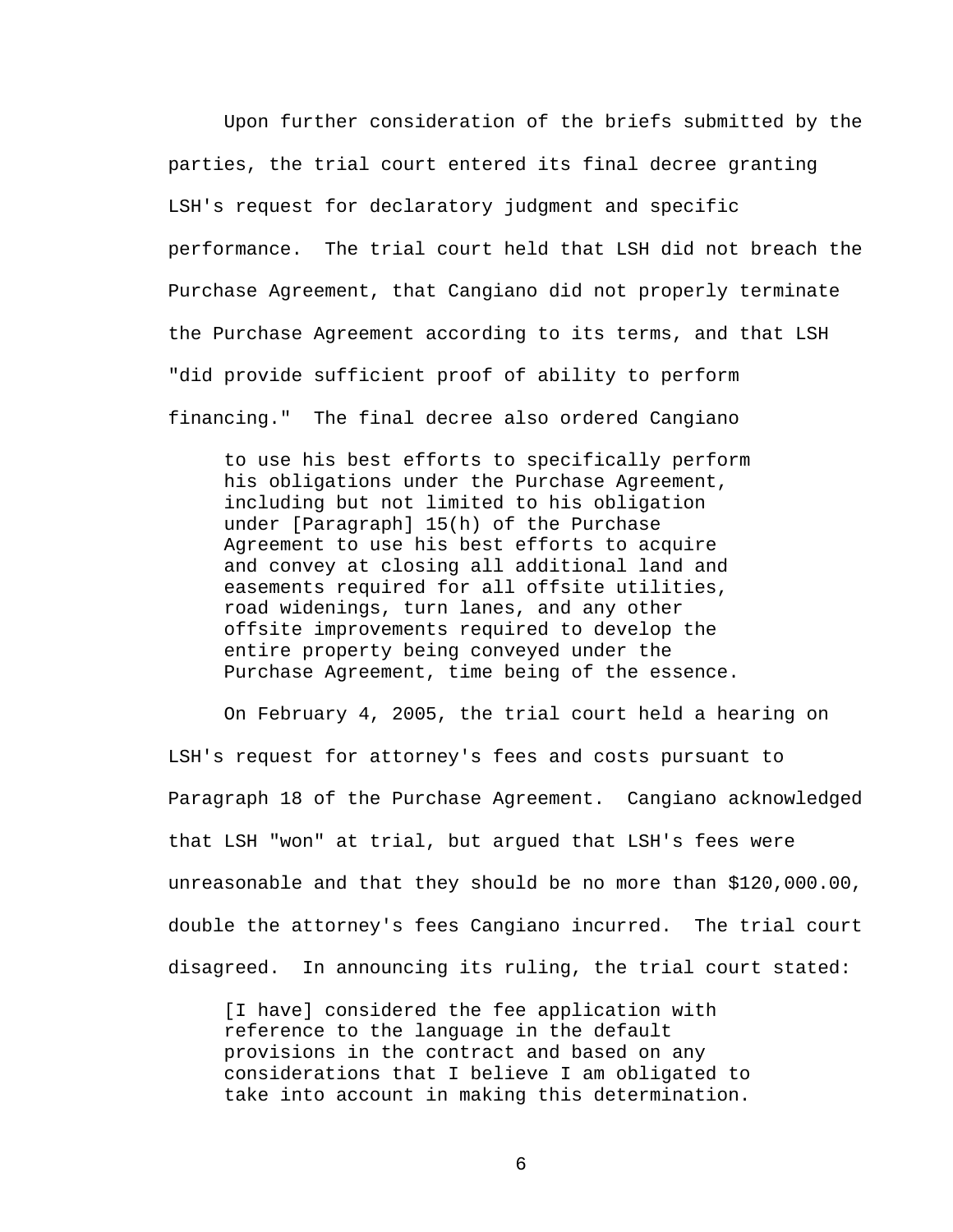Those, I think, have been identified by the parties and include time and effort to have been expended, the nature of the services, the nature of the case, the complexity of the case, the value of the services to the client, the results, the skill and experience brought there by the attorneys involved, and the question of whether the rates charged were consistent with the rendering of similar services in the context of this area or this market.

In considering all of those circumstances, taking into account the arguments that have been adduced this morning, the [trial court] concludes that [LSH's] attorneys' fees are reasonable and cannot be categorized as unreasonable and will grant [LSH's] motion.

Pursuant to Paragraph 18 of the Purchase Agreement, the trial court awarded LSH \$258,256.26 in attorney's fees and costs: \$235,679.26 for those incurred in litigating the underlying dispute and \$22,577.00 for its post-trial "Motion for Award of Attorneys' Fees and Costs."

 Cangiano filed two appeals, which we granted. Cangiano maintains the trial court "erred in granting specific performance requiring the seller to convey what he did not own" and "erred in granting specific performance of a contract provision which was not an affirmative duty but rather a representation of current conditions, made 'to the best of [the seller's] knowledge and belief.' " Cangiano further argues that the trial court erred:

(1) "in granting attorney's fees to LSH under a contractual provision that required a 'default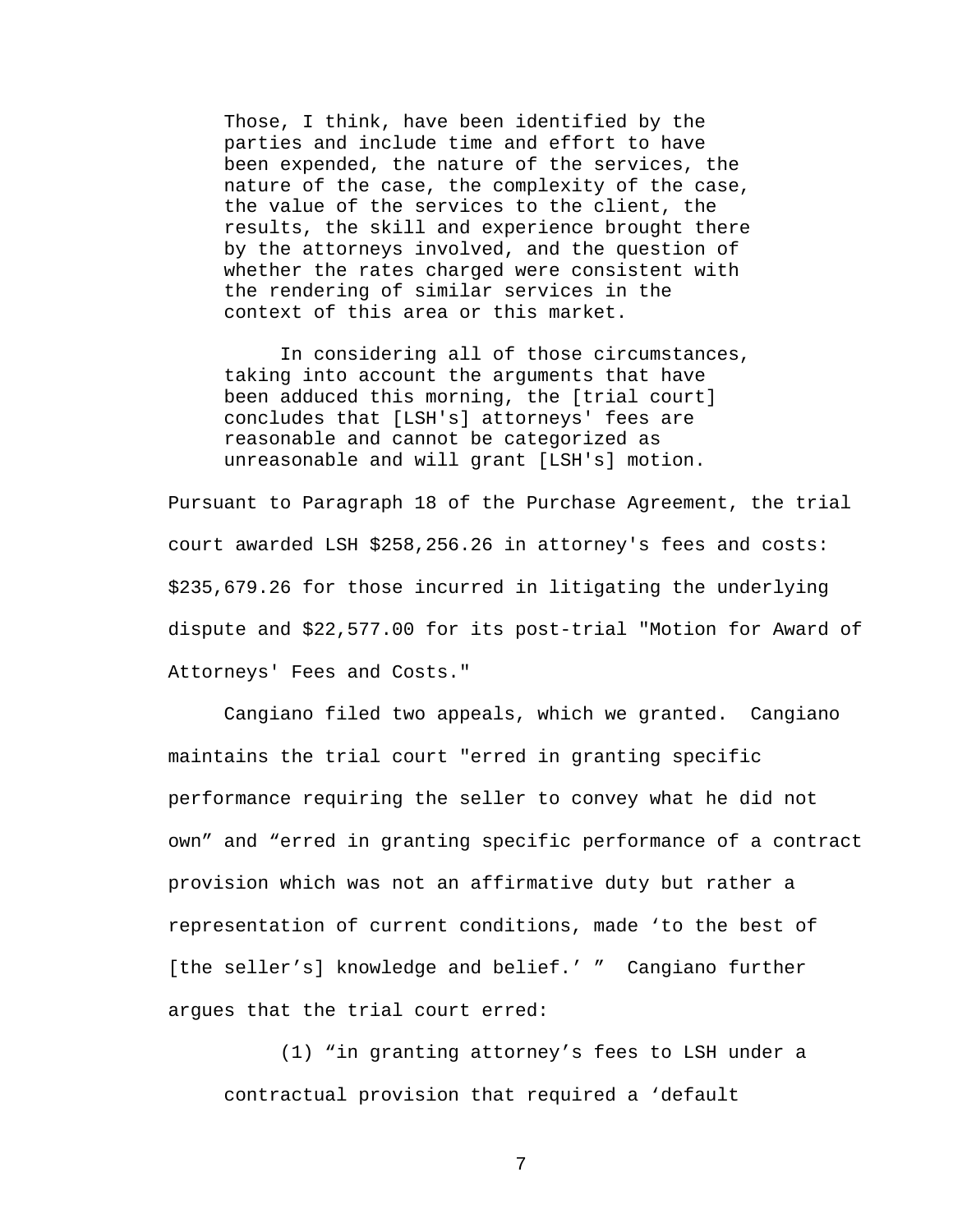hereunder,' where no party was in default or determined by the trial court to be in default";

(2) "in granting attorney's fees to LSH pending Cangiano's timely appeal from the declaratory judgment";

(3) "in awarding fees at the unreasonable level of 400% of the fees incurred by the opposing side for the same litigation, where the contractual provision was only for 'reasonable' attorney's fees";

(4) "in awarding LSH's attorney's fees for posttrial briefing and hearings, at which post-trial proceedings LSH did not prevail"; and

(5) "in awarding LSH's attorney's fees for posttrial briefing and hearings, where the parties' contract provided for attorney's fees only with respect to the enforcement of the duties in the Purchase Agreement and does not allow for such compound recovery of attorney's fees."

#### II. Analysis

# A. Standard of Review

"[T]he decision whether to award specific performance of a contract rests in the sound discretion of a trial court; it is not a matter of right." Shepherd v. Davis, 265 Va. 108, 124, 574 S.E.2d 514, 523 (2003); see also Walker v. Henderson, 151 Va. 913, 927-28, 145 S.E. 311, 315 (1928). Specific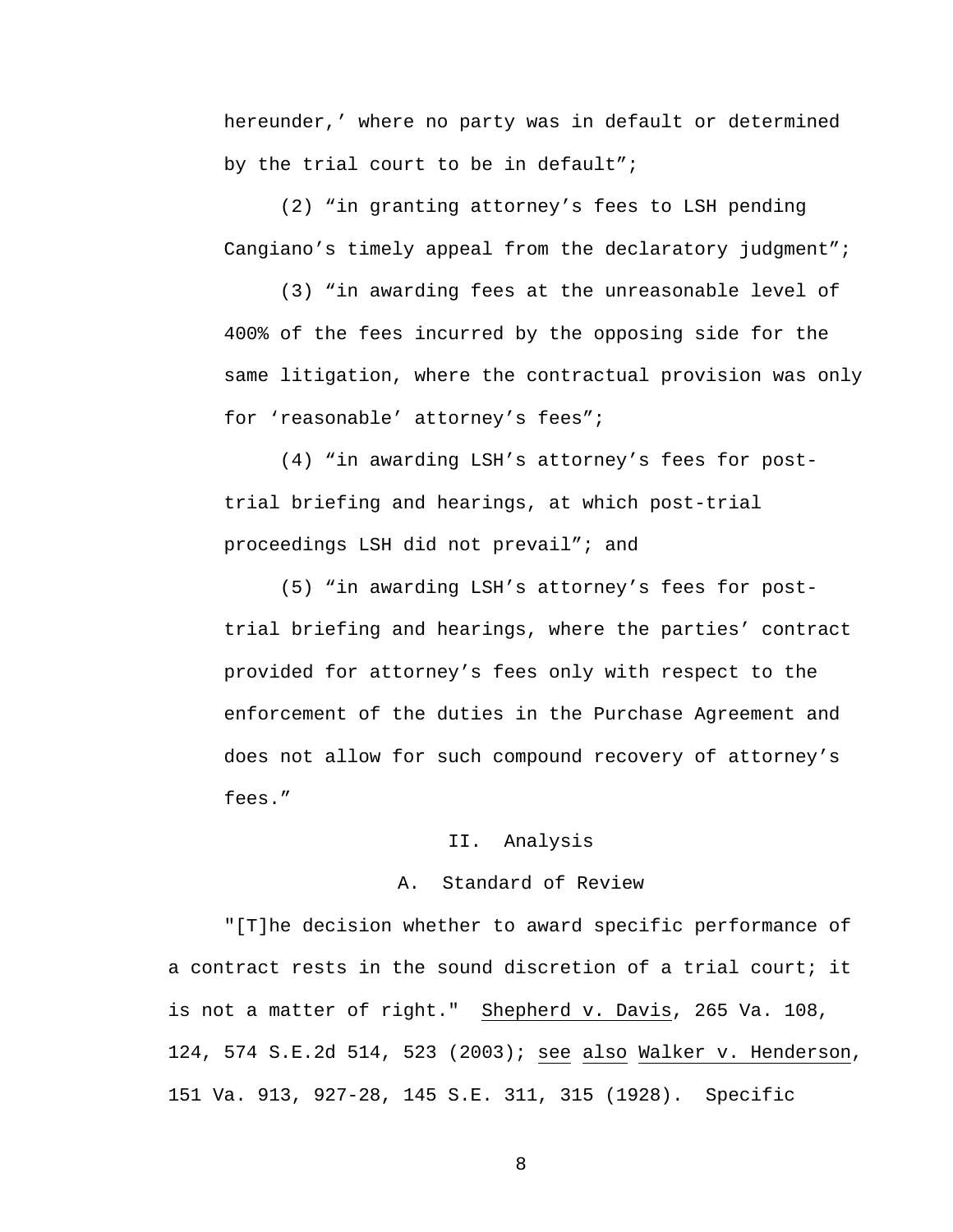performance "may be granted or refused under established equitable principles and the facts of a particular case. The chancellor's discretion must be exercised with a view to the substantial justice of the case." Chesapeake Builders v. Lee, 254 Va. 294, 300, 492 S.E.2d 141, 145 (1997) (citations omitted).

Likewise, the amount of recoverable attorney's fees rests within the sound discretion of the trial court. Coady v. Strategic Resources, Inc., 258 Va. 12, 18, 515 S.E.2d 273, 276 (1999) (citing Ingram v. Ingram, 217 Va. 27, 29, 225 S.E.2d 362, 364 (1976)). As a general rule, " 'absent a specific contractual or statutory provision to the contrary, attorney's fees are not recoverable by a prevailing litigant from the losing litigant.' " Mulford, 269 Va. at 565, 611 S.E.2d at 350 (quoting Mullins v. Richlands Nat'l Bank, 241 Va. 447, 449, 403 S.E.2d 334, 335 (1991)). While expert testimony may be necessary to assist the fact finder in determining an award of attorney's fees, such testimony is not required in every case. Mulford, 269 Va. at 565, 611 S.E.2d at 350-51 (citations omitted).

The trial court's interpretation of written documents like the Purchase Agreement involved in this case is reviewed de novo. VEPCO v. Northern Va. Regional Park Auth., 270 Va.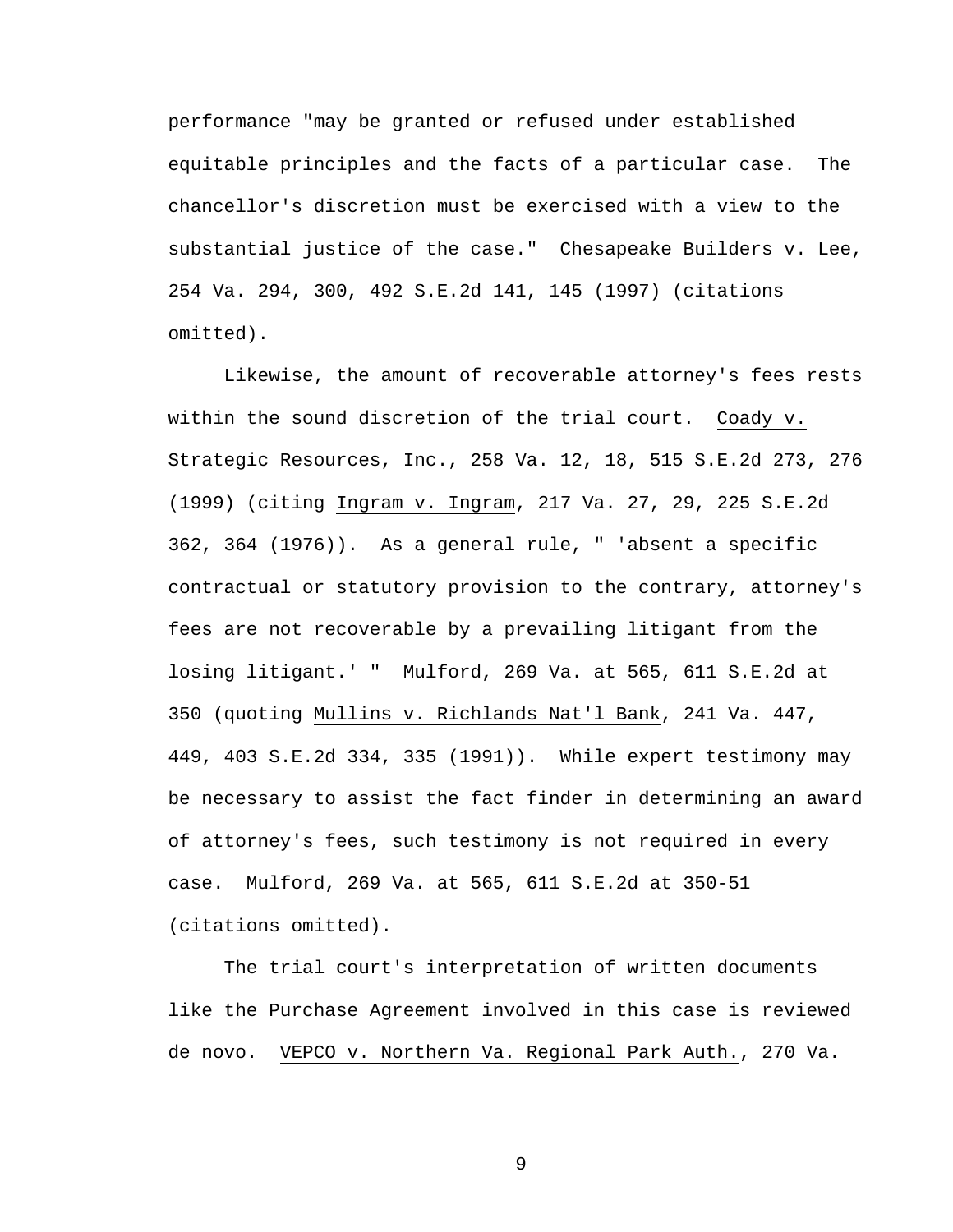309, 315-16, 618 S.E.2d 323, 326 (2005); Perel v. Brannan, 267 Va. 691,698, 594 S.E.2d 899, 903 (2004).

### B. Specific Performance

 In the course of this litigation, Cangiano has taken at least four different positions regarding the interpretation of the Purchase Agreement and its potential enforcement. First, during the pre-trial phase, Cangiano admitted in his answer that he entered into the Purchase Agreement, which the trial court characterized as a valid contract, but argued that the Purchase Agreement was terminated because LSH never furnished "proper proof of ability to perform financing."

Second, during the trial phase, in addition to his termination argument, Cangiano argued that the Purchase Agreement was ambiguous, inconsistent, and unenforceable. Cangiano ultimately asked the trial court to rule in his favor because he alleged there was no meeting of the minds and thus no contract.

Third, during the post-trial hearing to resolve the dispute as to the wording of the final decree, Cangiano argued for the first time that a party cannot be ordered to specifically perform an act that is "impossible." It was during this hearing that Cangiano asked for the "best efforts" language to be included in the final decree. LSH had no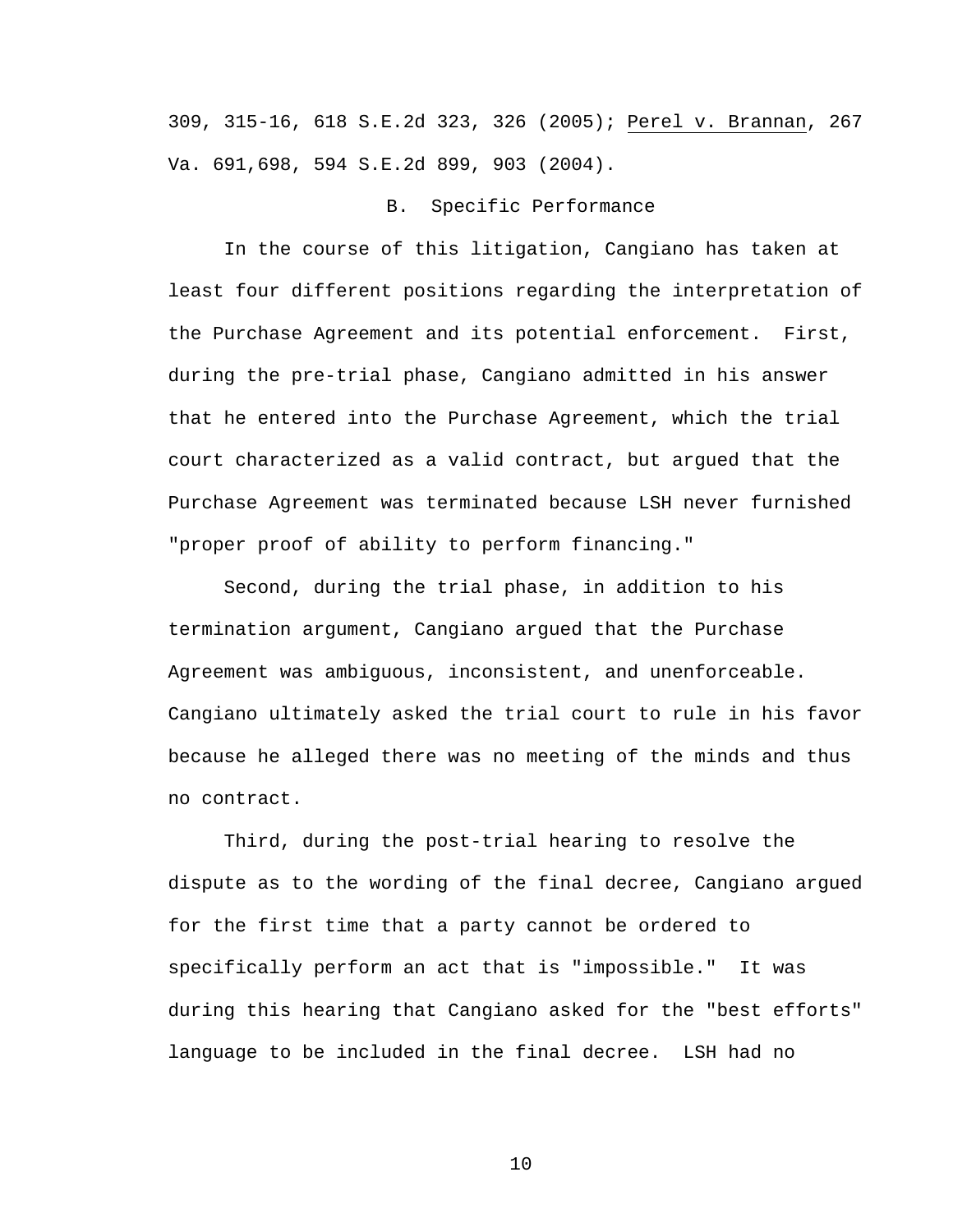objection to this language and it was incorporated by the trial court in the final decree.

Fourth and finally, Cangiano advances the arguments on appeal contained in his assignments of error now before the Court: (1) the trial court "erred in granting specific performance requiring the seller to convey what he did not own"; and (2) the trial court "erred in granting specific performance of a contract provision which was not an affirmative duty but rather a representation of current conditions, made 'to the best of [the seller's] knowledge and belief.' "

Simply stated, Cangiano's first assignment of error concerning the interpretation of the Purchase Agreement and its enforcement does not accurately state what the trial court ordered. The trial court ordered Cangiano to use his "best efforts" to acquire and convey the easements at issue. Cangiano is correct when he states that equity will not compel that which is impossible to perform. Here the trial court only required Cangiano's "best efforts" to perform. Cangiano's first assignment of error regarding specific performance is therefore without merit.

 In his second assignment of error, Cangiano argues that the Purchase Agreement merely contained a "representation of current conditions" and that the trial court erred in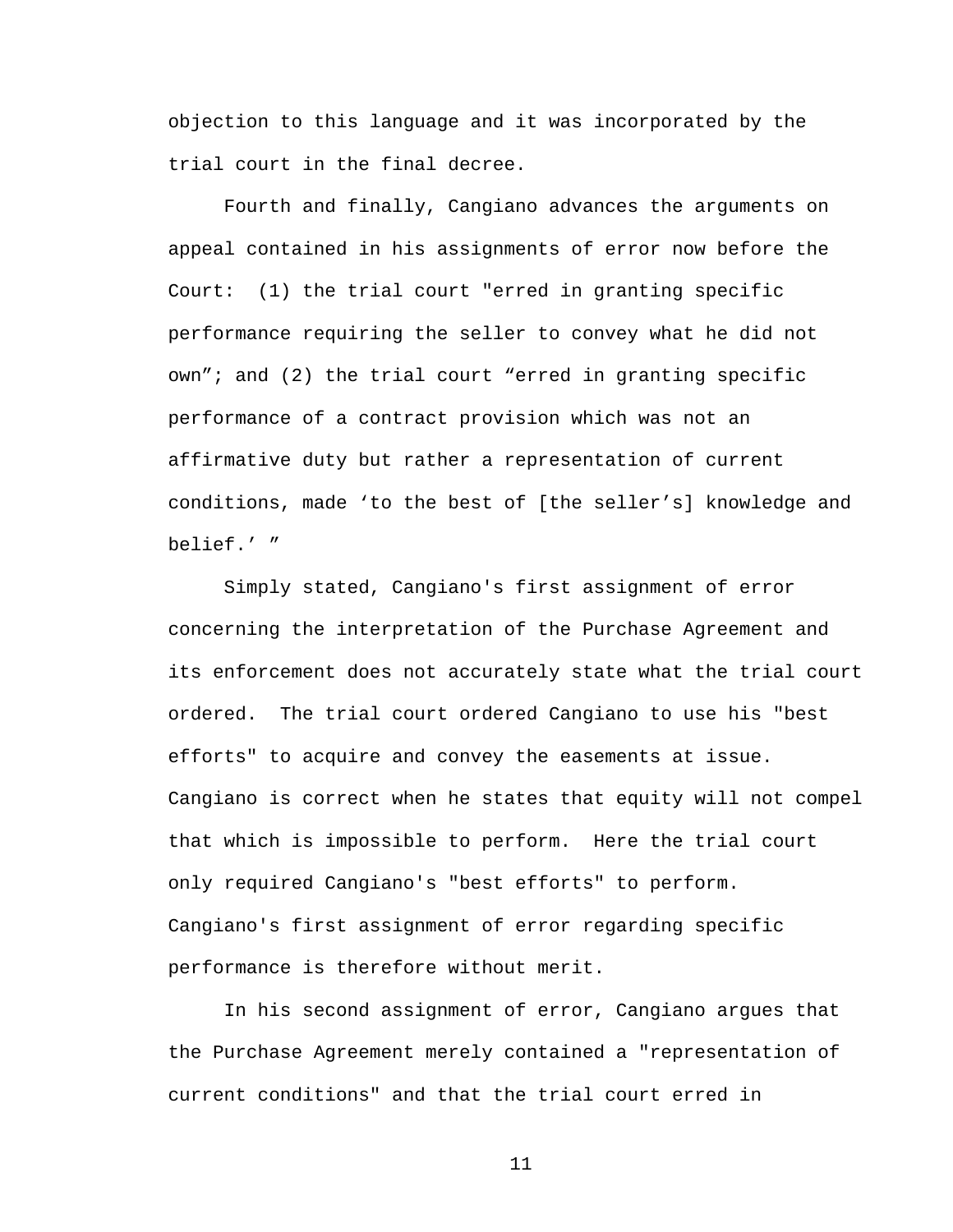concluding that he was contractually obligated by the terms of the Purchase Agreement to obtain the additional easements. As already stated, on appeal we review a trial court's interpretation of a contract de novo. VEPCO, 270 Va. at 315- 16, 618 S.E.2d at 326.

 In its final decree granting declaratory judgment, the trial court stated:

Under [Paragraph] 15(h) of the Purchase Agreement, [Cangiano] is obligated to use his best efforts [to] acquire and convey to [LSH] at closing all additional land and easements required for all offsite utilities, road widenings, turn lanes[,] and any other offsite improvements required to develop the entire tract of land being conveyed pursuant to the Purchase Agreement, time being of the essence.

In ordering Cangiano to specifically perform his contractual obligations, the trial court held that Cangiano must

use his best efforts to specifically perform his obligations under the Purchase Agreement, including but not limited to his obligation under [Paragraph] 15(h) of the Purchase Agreement to use his best efforts to acquire and convey at closing all additional land and easements required for all offsite utilities, road widenings, turn lanes, and any other offsite improvements required to develop the entire property being conveyed under the Purchase Agreement, time being of the essence.

For two reasons, we agree with the judgment of the trial court.

 First, Cangiano conceded below that Paragraph 15(h) of the Purchase Agreement affirmatively required him to obtain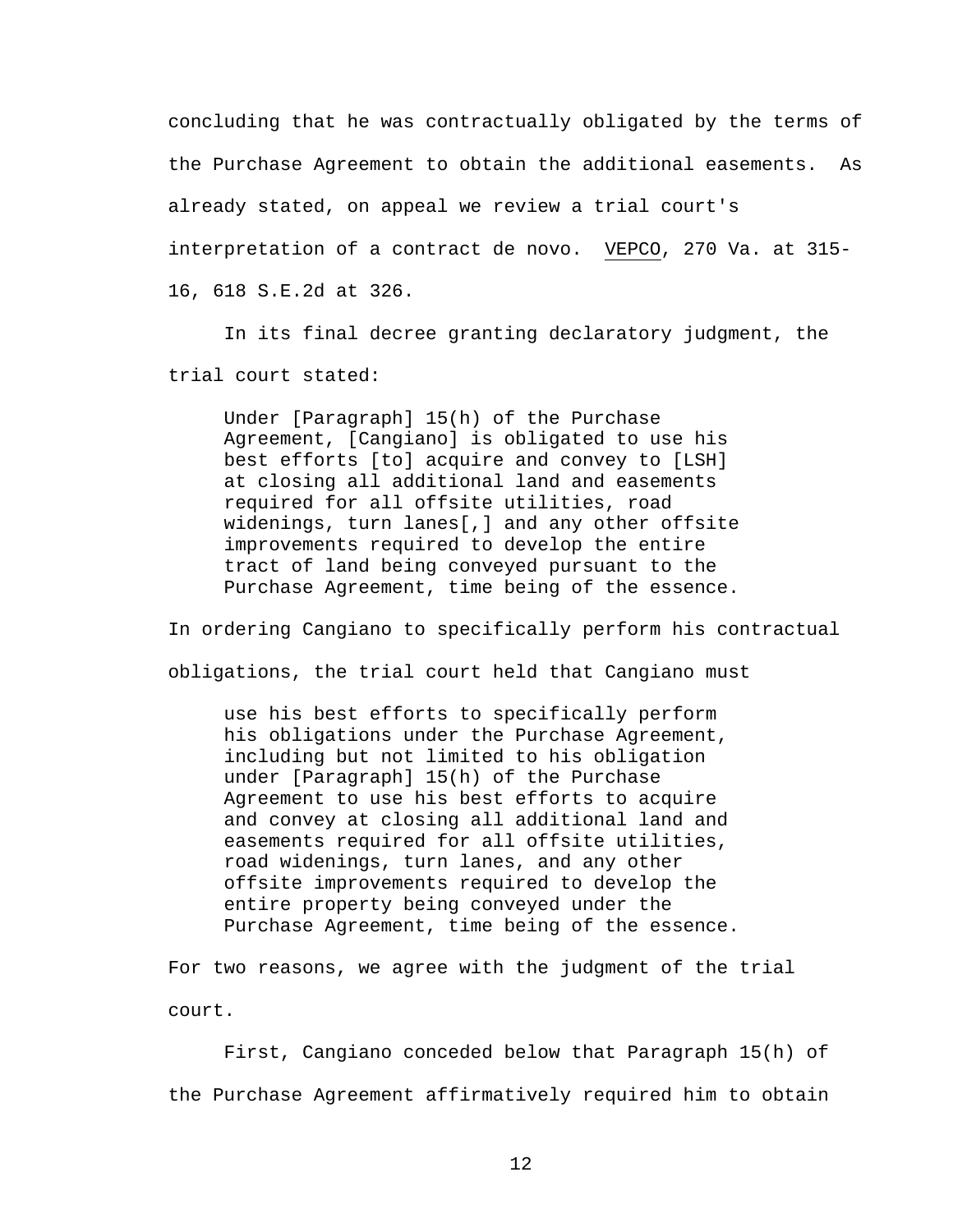additional easements – but maintained that he was required to obtain only those easements necessary to develop an initial phase consisting of 200 lots. In this concession, Cangiano implicitly agreed that the language is that of contractual obligation. He merely contested the scope of the obligation. Additionally, Cangiano's own expert testified on direct examination that, while it would cost him as much as \$850,000 and require 12 to 18 months, Cangiano could obtain the additional easements. A party may not approbate and reprobate by taking successive positions in the course of litigation that are either inconsistent with each other or mutually contradictory. Nor may a party invite error and then attempt to take advantage of the situation created by his own wrong. Powell v. Commonwealth, 267 Va. 107, 144, 590 S.E.2d 537, 560 (2004); Cohn v. Knowledge Connections, Inc., 266 Va. 362, 367, 585 S.E.2d 578, 581 (2003); Smith v. Settle, 254 Va. 348, 354, 492 S.E.2d 427, 431 (1997); Leech v. Beasley, 203 Va. 955, 961-62, 128 S.E.2d 293, 297-98 (1962).

Second, a de novo review of the Purchase Agreement indicates that it unambiguously imposes upon Cangiano the affirmative obligation of using his best efforts to obtain the contested easements. In Paragraph 15(h), as part of his "Warranties of Seller," Cangiano agreed that he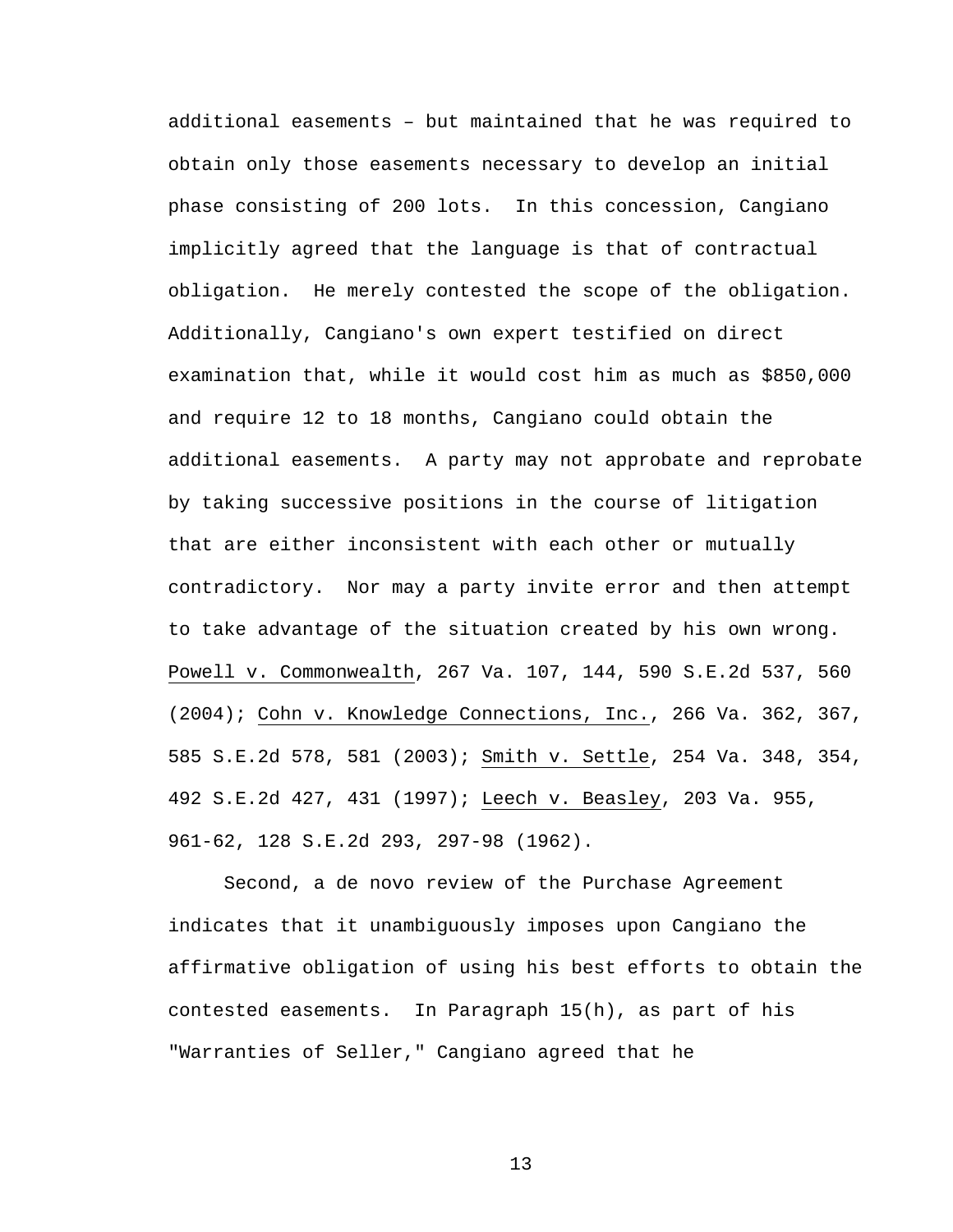will have purchased/settled on all additional land and easements required for all offsite utilities, road widenings, turn lanes and any other offsite improvements required of this project. All land and easements to be transferred to [LSH] at "settlement."

Furthermore, at the conclusion of Paragraph 15, Cangiano

agreed that

[i]n the event any of the representations, warranties, additional undertakings of Seller in this paragraph 15 and/or other responsibilities of the Seller, as set forth in this Agreement, are not accurate and cannot be or are not ratified or fulfilled prior to Settlement, then the Purchaser shall have the right at its sole option, to take any or none of the following actions: (i) waive the inaccurate, unratified or unfulfilled representation, warranty, additional undertakings and/or responsibility of Seller, and proceed with Settlement hereunder, provided, however, that such waiver shall be in writing, or (ii) terminate this Agreement, whereupon all rights and responsibilities hereunder shall be null and void, and neither party shall have any further obligation hereunder, other than the obligation of Escrow Agent to return the Deposit, or (iii) have such other remedy as may be available to Purchaser at law or in equity.

Thus, it is clear from the plain and unambiguous language of the Purchase Agreement that Cangiano agreed it was his duty to "have purchased/settled on all additional land and easements" required for the project. This is reinforced by the conclusion of Paragraph 15, which reflects that Cangiano clearly understood that the Purchase Agreement obligated him to perform "additional undertakings of Seller in this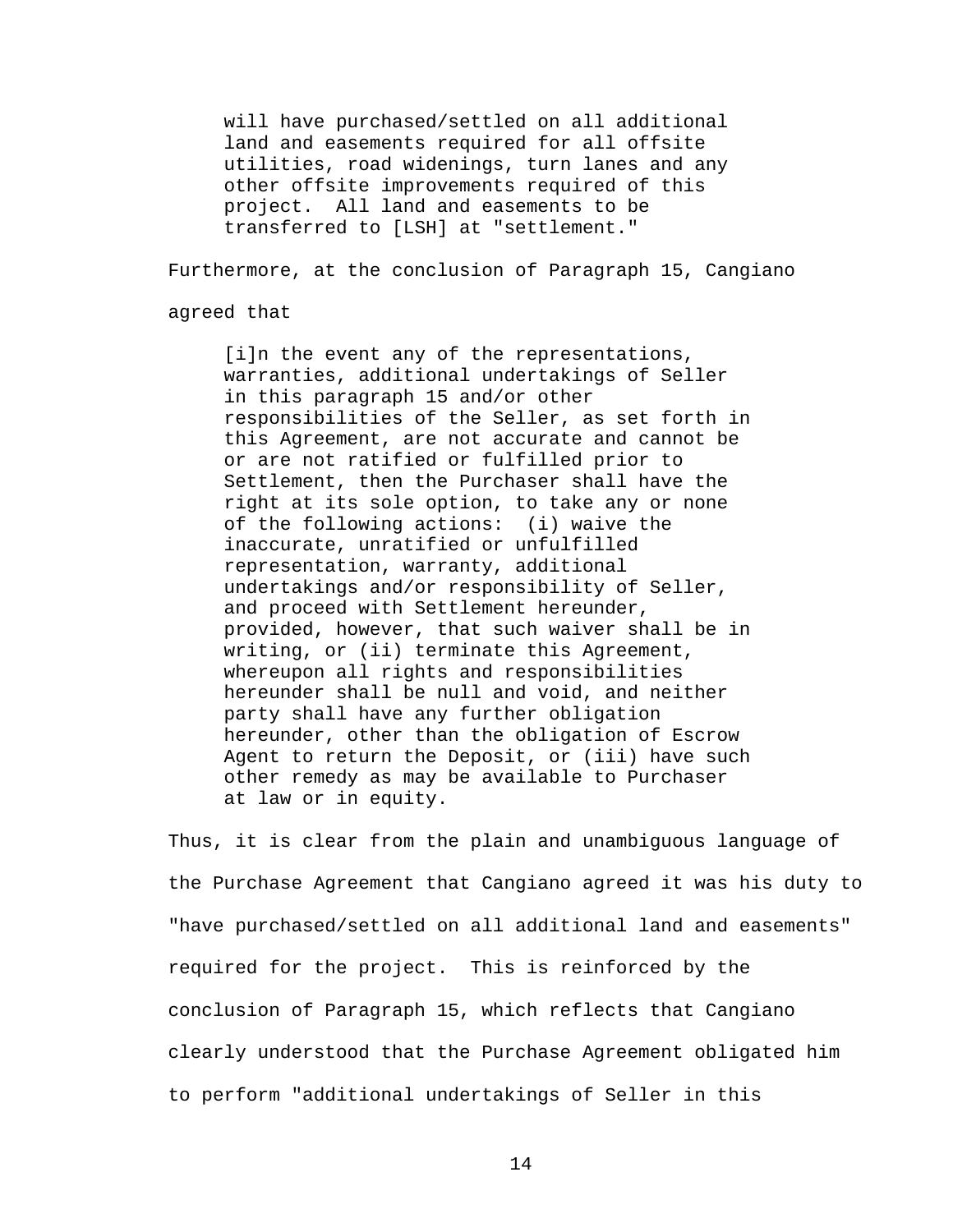paragraph 15." In the event Cangiano failed to perform, LSH possessed the "right at its sole option" to take any or none of three options, one of which being "such other remedy as may be available to Purchaser at law or in equity." Obviously, LSH's request for specific performance falls within this clause.

For these reasons, Cangiano's second assignment of error regarding specific performance is without merit. As reflected in its decree, the trial court correctly concluded that the Purchase Agreement unambiguously imposes upon Cangiano the affirmative obligation of using his best efforts "to acquire and convey at closing all additional land and easements required for all offsite utilities, road widenings, turn lanes, and any other offsite improvements required to develop the entire property being conveyed under the Purchase Agreement, time being of the essence."

### C. Attorney's Fees

 Cangiano failed to argue below his first, second, and fifth assignments of error regarding the trial court's award of attorney's fees to LSH. Because these arguments were not preserved below, Cangiano is barred by Rule 5:25 from raising them for the first time on appeal.

 In his third assignment of error, Cangiano argues that LSH's fees incurred up to and including the trial were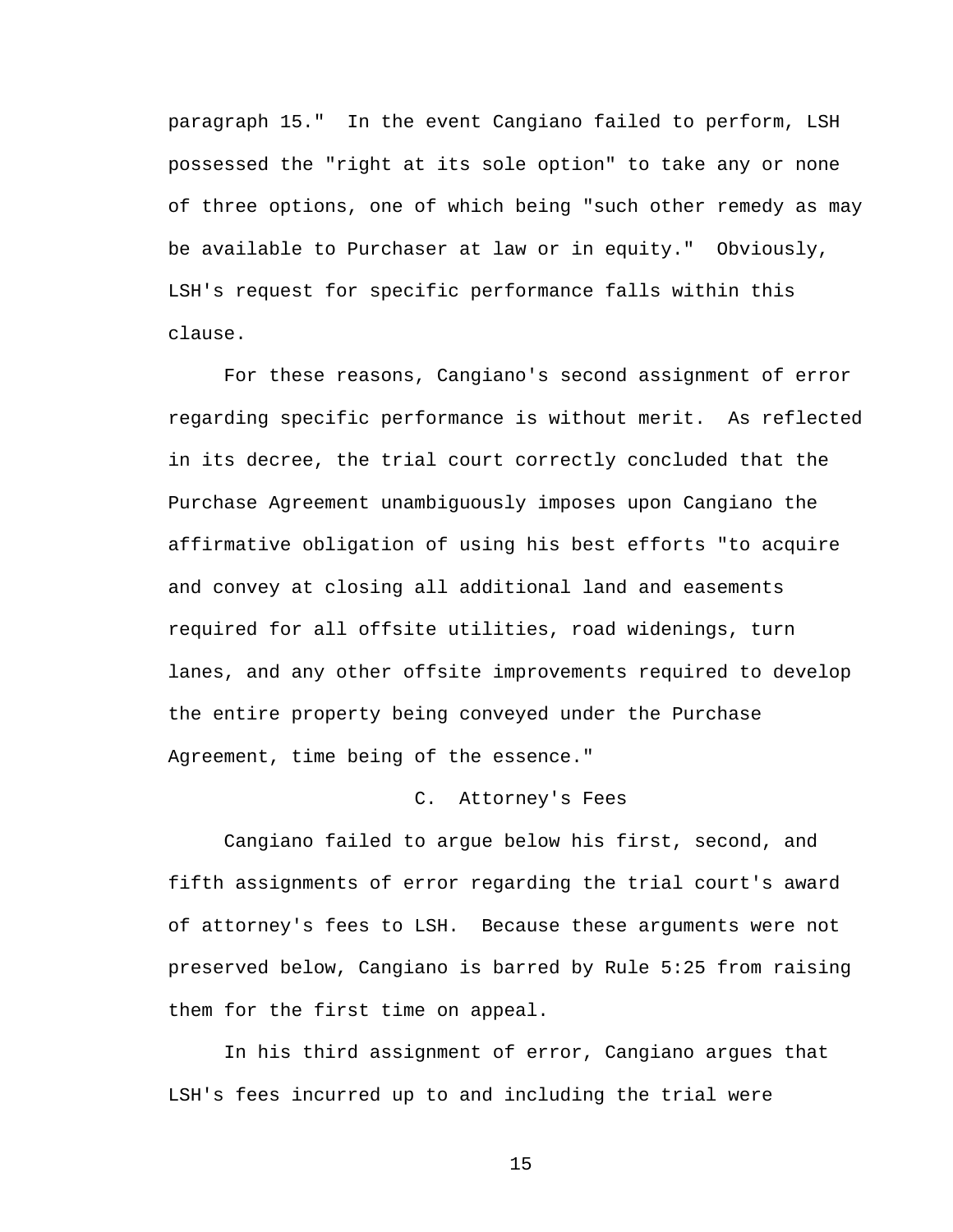unreasonable because they were 400% greater than those he incurred. We do not agree.

In determining whether attorney's fees are reasonable,

a fact finder may consider, inter alia, the time and effort expended by the attorney, the nature of the services rendered, the complexity of the services, the value of the services to the client, the results obtained, whether the fees incurred were consistent with those generally charged for similar services, and whether the services were necessary and appropriate.

Chawla v. BurgerBusters, Inc., 255 Va. 616, 623, 499 S.E.2d 829, 833 (1998). In reaching its conclusion, the trial court specifically considered these factors in awarding attorney's fees to LSH pursuant to Paragraph 18 of the Purchase Agreement. In assessing the reasonableness of attorney's fees, the issue is not how the fees incurred by one party compare directly with those incurred by an opponent. Instead, the issue is "whether the fees incurred were consistent with those generally charged for similar services" and "whether the services were necessary and appropriate." Chawla, 255 Va. at 623, 499 S.E.2d at 833. The trial court held that the fees requested by LSH were consistent with those generally charged for similar services, and necessary and appropriate.

 In his fourth assignment of error, Cangiano argues that LSH should not receive attorney's fees for the post-trial hearing regarding the wording of the final decree granting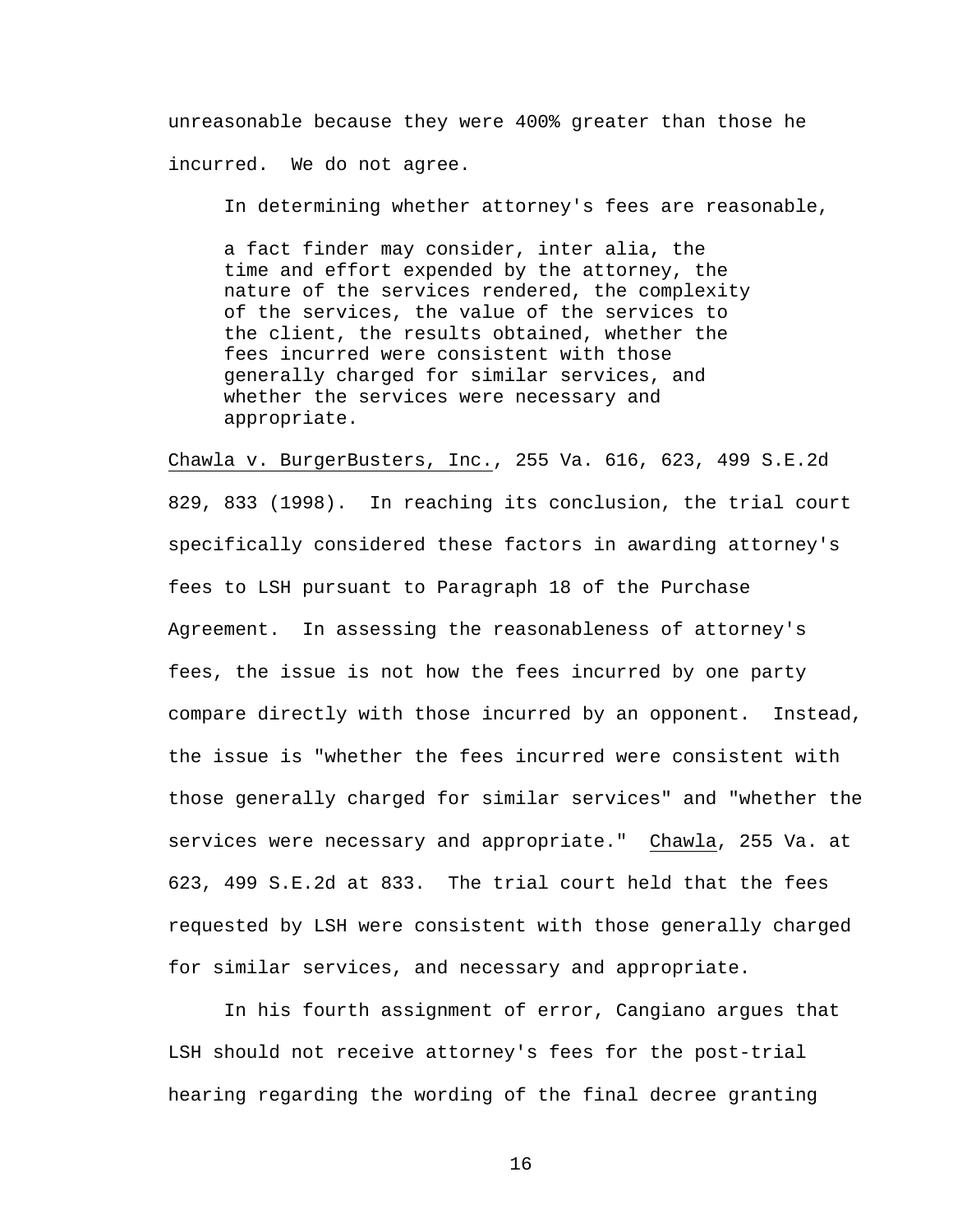declaratory judgment and specific performance because LSH did not "prevail" at the hearing. At the conclusion of the trial on LSH's bill of complaint for declaratory judgment and specific performance, the trial court held in favor of LSH and stated that its "decision grants complete relief to [LSH] as requested in the bill of complaint." Paragraph 18 of the Purchase Agreement, which addresses the award of attorney's fees in this case, states in relevant part that "in the event of default hereunder, the defaulting party shall be liable for all costs incurred by the non-defaulting party in enforcing this Agreement through court action or otherwise, including a reasonable attorney's fee."

 Clearly, LSH prevailed in its efforts to enforce the Purchase Agreement and at the post-trial hearing concerning the wording of the final order. The issue is the "costs incurred" by LSH in enforcing the Purchase Agreement. Cangiano takes the post-trial dispute regarding the wording of the final decree out of context. Looking at the post-trial dispute in context, it is clear that LSH was the prevailing party at trial and Cangiano was therefore liable for "all costs" resulting from the necessity to seek judicial remedies in order to enforce the Purchase Agreement.

In his two assignments of error regarding the award of attorney's fees that were properly preserved below, Cangiano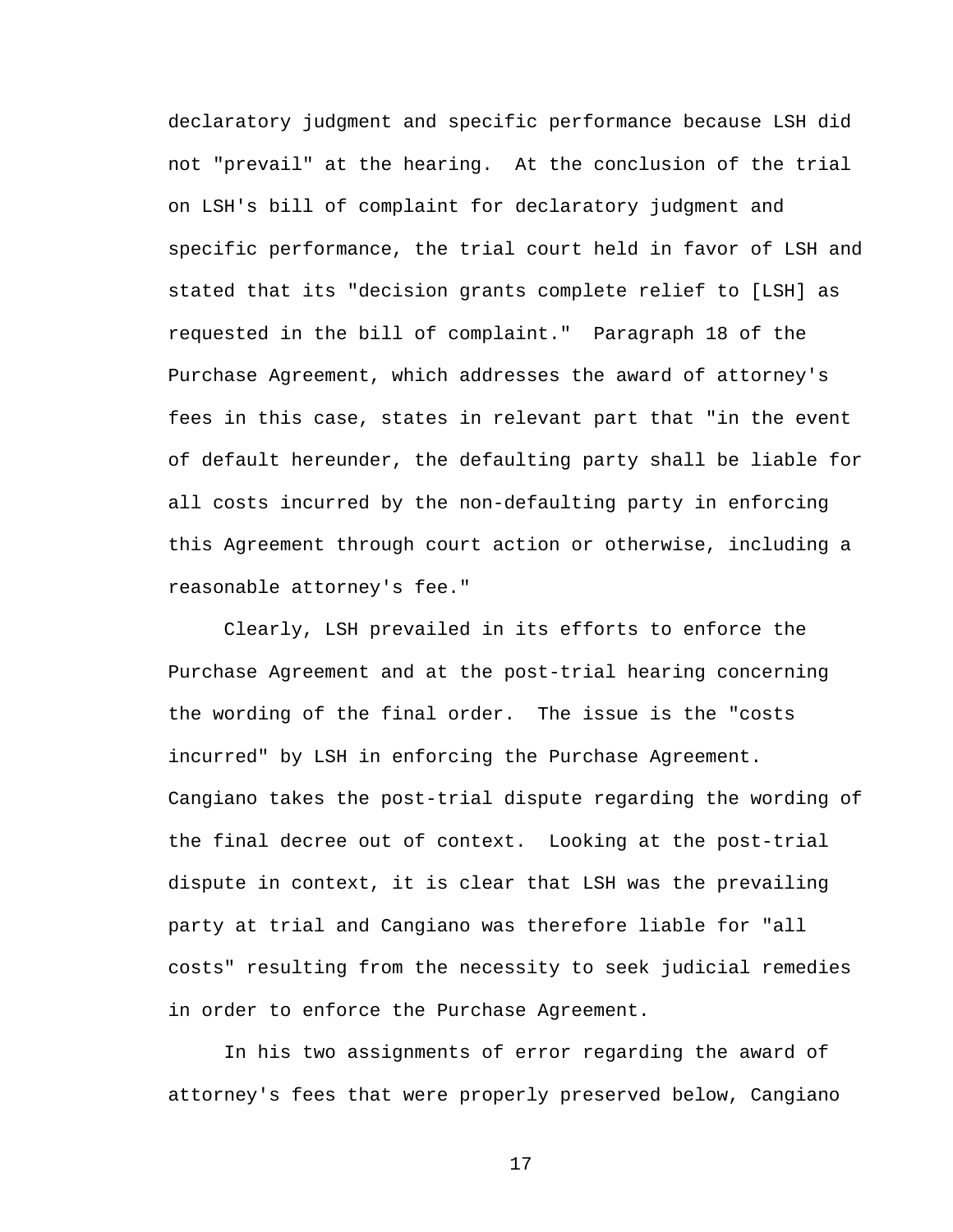does not demonstrate an abuse of discretion by the trial court in making its award of attorney's fees to LSH. Additionally, because the parties agreed in Paragraph 18 of the Purchase Agreement that "the defaulting party shall be liable for all costs incurred by the non-defaulting party in enforcing this Agreement through court action or otherwise, including a reasonable attorney's fee," we will remand these cases to the trial court for determination of an award of reasonable attorney's fees and costs incurred by LSH in the course of this appeal and upon remand.

## III. Conclusion

 The trial court did not abuse its discretion in ordering specific performance of the Purchase Agreement or in awarding LSH attorney's fees and costs pursuant to the terms of the Purchase Agreement. We will affirm the judgment of the trial court in both appeals and remand them for an additional award of reasonable attorney's fees and costs to LSH, pursuant to Paragraph 18 of the Purchase Agreement, incurred by LSH in defending its judgment on appeal and upon remand.

> Record No. 050699 – Affirmed and remanded. Record No. 051031 – Affirmed and remanded.

JUSTICE KOONTZ, dissenting.

I respectfully dissent. In my view, the chancellor erred, under the particular facts of this case, in fashioning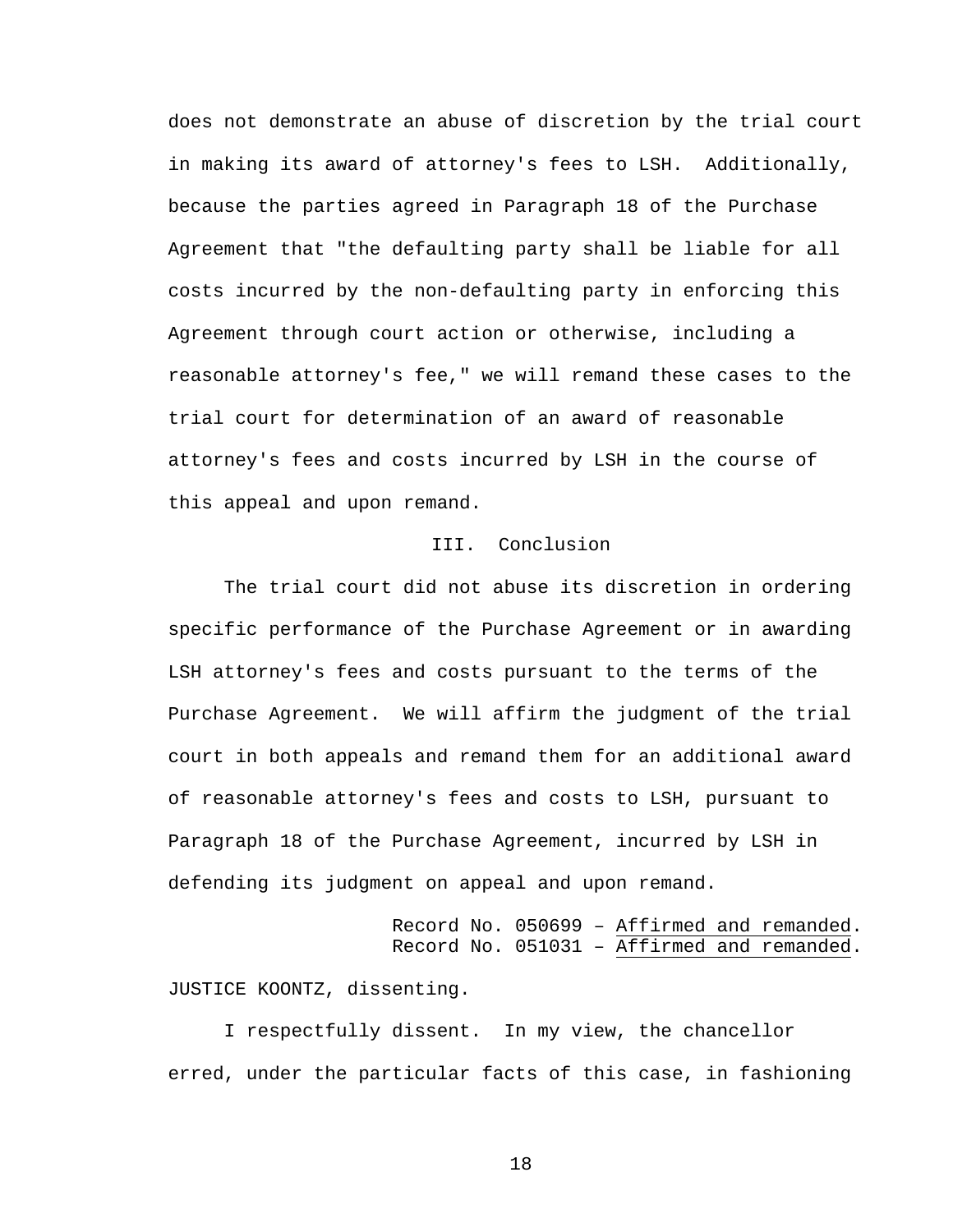the award of specific performance so as to require the seller to use his "best efforts . . . to acquire and convey . . . all additional land and easements required for all offsite utilities, road widenings, turn lanes, and any other offsite improvements required to develop" the tract of land to be conveyed to the buyer.

Reduced to its essential context, this case arises from a purchase contract for a large tract of land for residential and commercial development. The buyer sought to have the land fully engineered at the time of closing and, thus, ready for the commencement of the intended development without the usual delays of obtaining the necessary offsite easements, such as water and sewer easements. The agreed purchase price included the anticipated costs for those easements. The seller agreed to acquire and convey those easements, but breached the contract by failing to do so within the time specified for closing the transaction, and that breach continued until the matter came before the chancellor on the buyer's request for an award of specific performance of the purchase contract.

The majority correctly acknowledges "that equity will not compel that which is impossible to perform," which in the applicable context of this case is merely another way of saying that equity will not require a seller to convey land which he does not own. See, e.g., Hawks v. Sparks, 204 Va.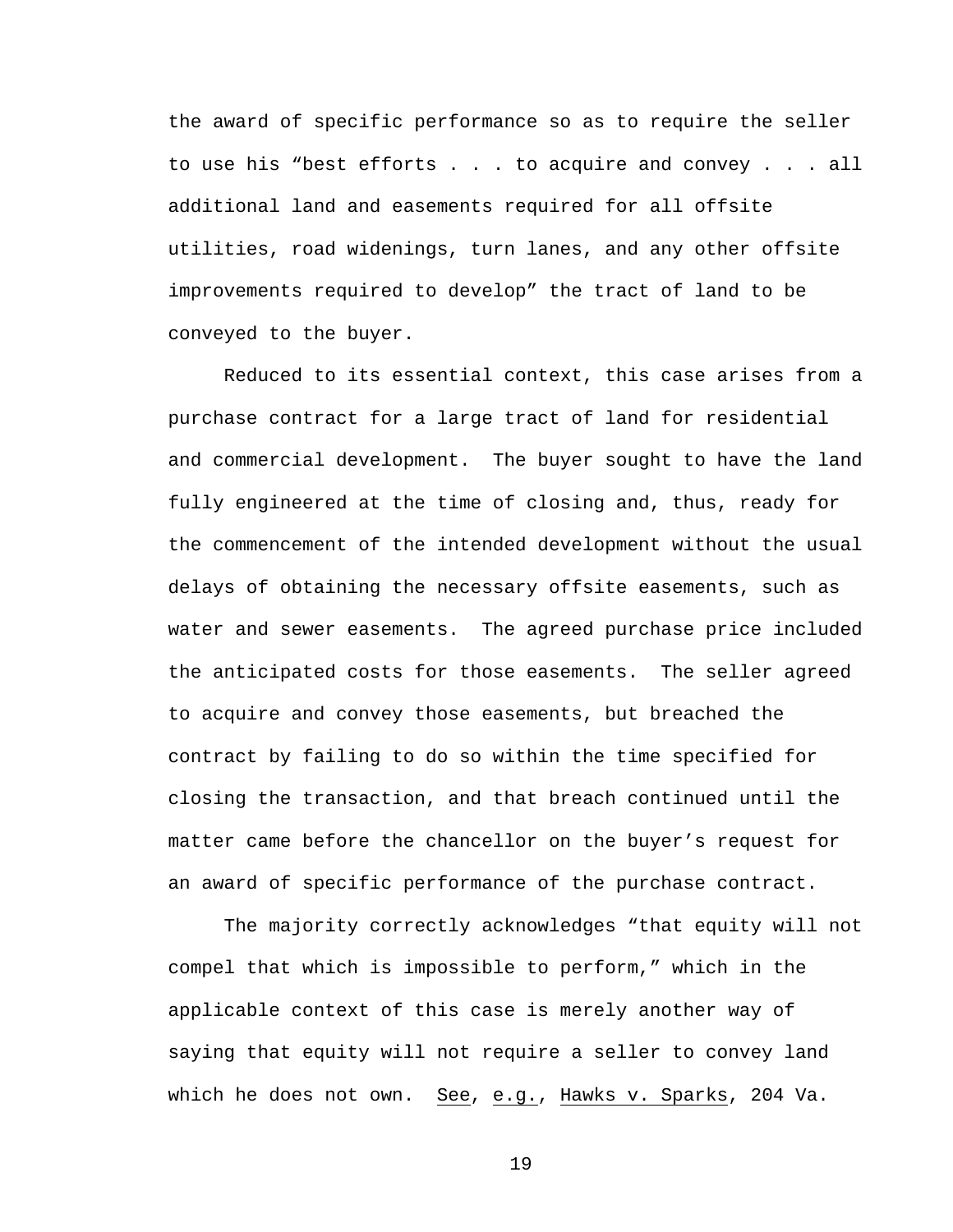717, 720, 133 S.E.2d 536, 539 (1963); see also Shepherd v. Colton, 237 Va. 537, 541, 378 S.E.2d 828, 830 (1989) (holding that "a court may not decree specific performance when it is impossible for a party to comply with a contractual condition."). The majority, however, resolves the issue here by noting that the chancellor merely required the seller to use his "best efforts" to acquire and convey the necessary easements contemplated by the parties' contract. That resolution leaves unresolved the merits of the issue.

There is no dispute that the "best efforts" limitation was adopted by the chancellor at the request of the seller, and that limitation facially would appear to support the chancellor's award of specific performance regarding the acquisition and conveyance of the land and easements in question. It takes little reflection, however, to reasonably conclude that "best efforts" is a requirement under the circumstances of this case that lacks certainty and portends future litigation before the chancellor and additional expense to the parties. Adjoining landowners may or may not be willing to convey their land or grant easements over their land so as to permit the seller to comply with the chancellor's order. The possible complications are practical and boundless. Such need not be the case. Specific performance should not be awarded where "enforcement of the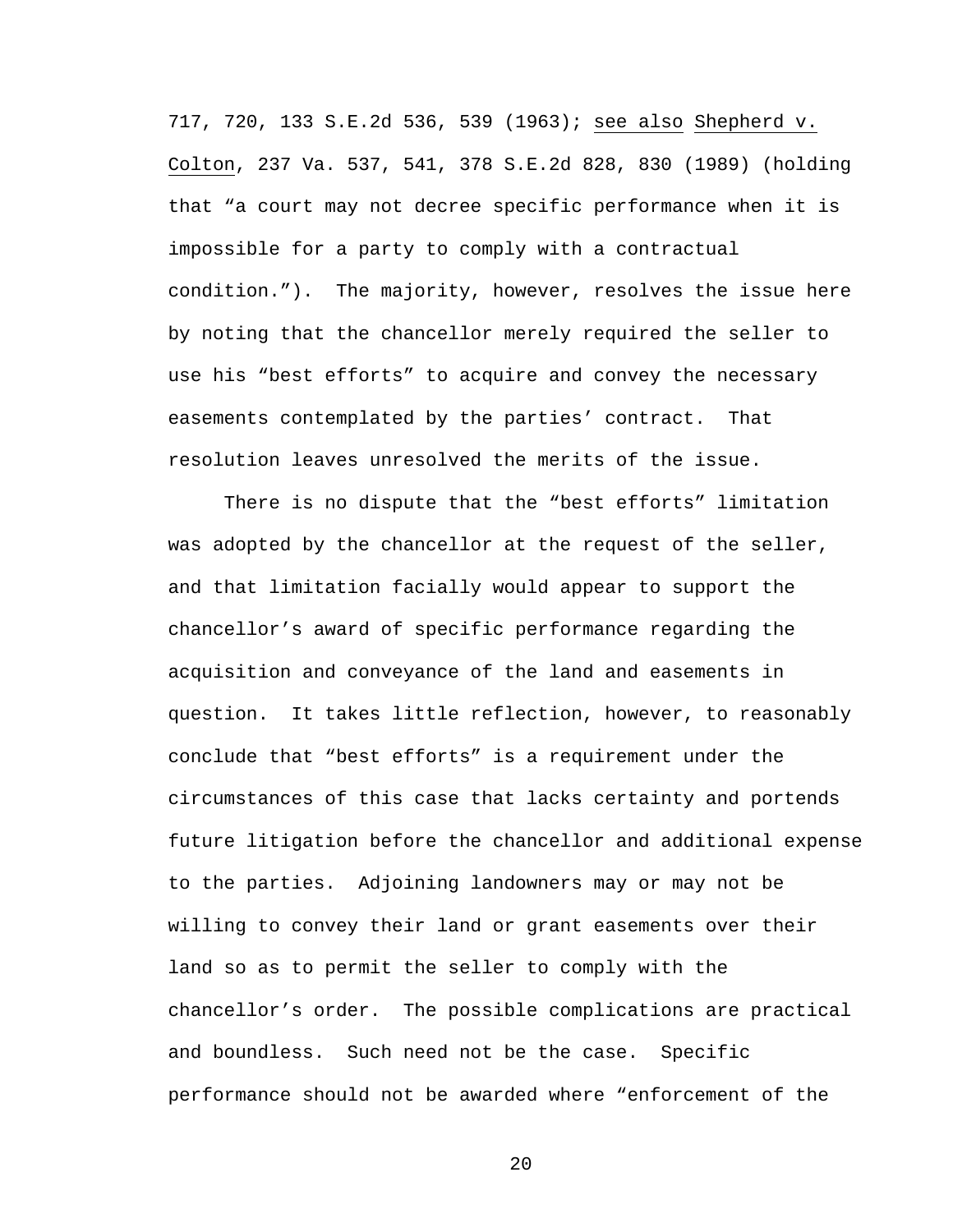decree would be unusually difficult for the court." Perel v. Brannan, 267 Va. 691, 700, 594 S.E.2d 899, 904-05 (2004).

"Generally, when there is a deficiency in title, quantity, or quality of an estate, the purchaser has the option to require the seller to convey such part as the seller is able, with an abatement of the purchase price for any deficiency." Chesapeake Builders, Inc. v. Lee, 254 Va. 294, 300-01, 492 S.E.2d 141, 145 (1997). The chancellor is to exercise sound discretion in deciding whether to award specific performance. Shepherd v. Davis, 265 Va. 108, 124, 574 S.E.2d 514, 523 (2003). However, "[t]he chancellor's discretion must be exercised with a view to the substantial justice of the case." Chesapeake Builders, 254 Va. at 300, 492 S.E.2d at 145. The facts of a particular case are always paramount in the proper exercise of that judicial discretion. Firebaugh v. Hanback, 247 Va. 519, 526, 443 S.E.2d 134, 137 (1994).

In the present case, I have no quarrel with the majority's conclusion that the chancellor did not err in deciding to award specific performance of the parties' purchase contract. In my view, however, the chancellor should have been guided by Chesapeake Builders in doing so. There is no question that there was a deficiency in the title and quantity of the estate the seller had contracted to convey to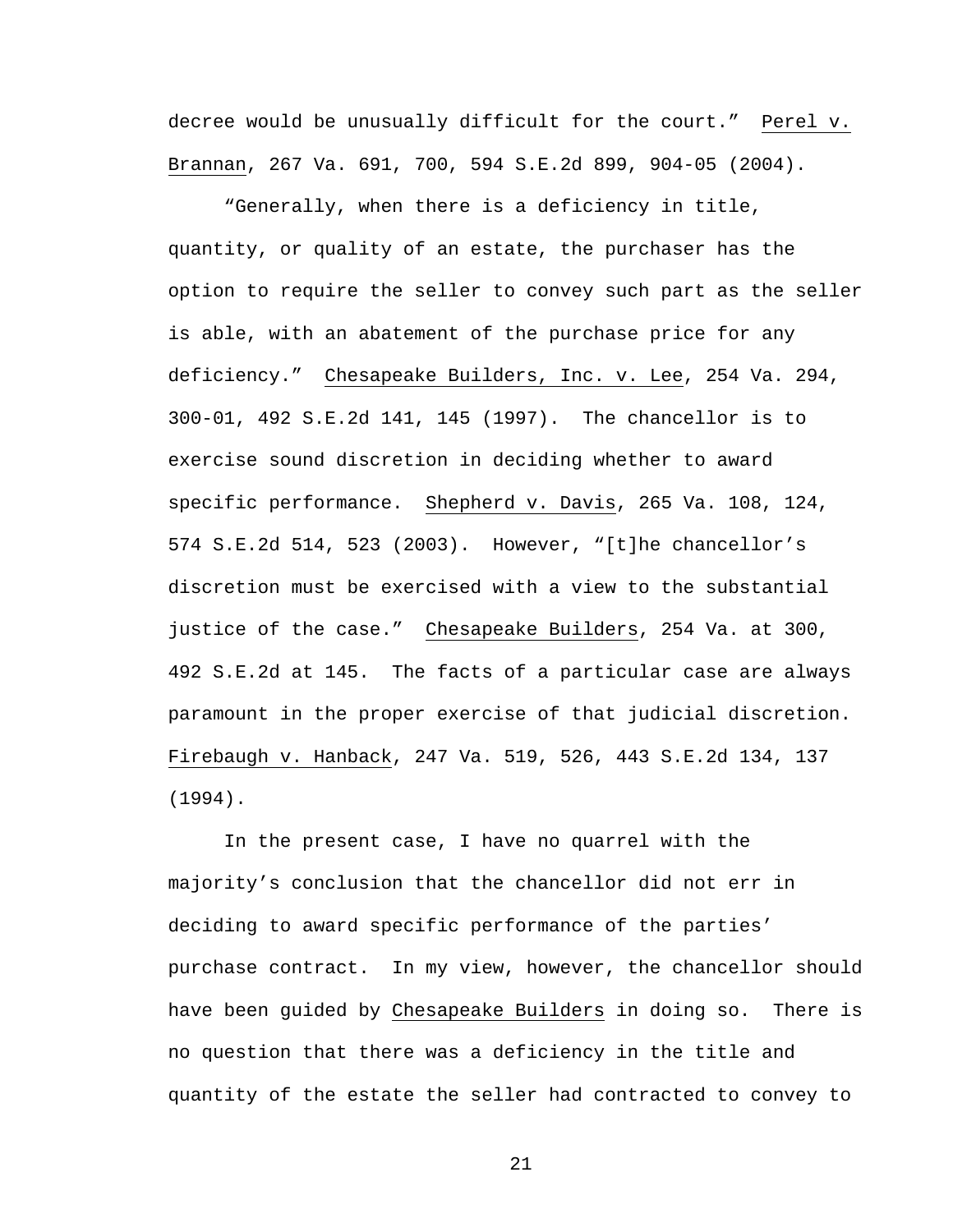the buyer. The remedy fashioned by the chancellor was incomplete because it is uncertain in its requirement that the seller use his "best efforts" to rectify the deficiency or when that might be expected reasonably to be accomplished. Indeed, such incompleteness and uncertainty left future litigation a probable expectation.

The record reflects that the monetary cost of acquiring the necessary land and easements was a matter capable of determination at the time of the hearing before the chancellor. Had the chancellor required that determination to be made, an award of specific performance requiring the seller to convey the land and whatever easements he had acquired, and granting the buyer an abatement of the purchase price for the deficiency in that which was contemplated by the parties' contract, would have afforded complete relief to the buyer and not left the seller with the uncertainty that his "best efforts" would not satisfy the requirements of the chancellor's order. Clearly, such an award would have accomplished "substantial justice [for] the case." Chesapeake Builders, 254 Va. at 300, 492 S.E.2d at 145.

For these reasons, I would reverse that part of the chancellor's award of specific performance requiring the seller, Salvatore Cangiano, to use his best efforts to acquire and convey interests he did not own, and remand the case for